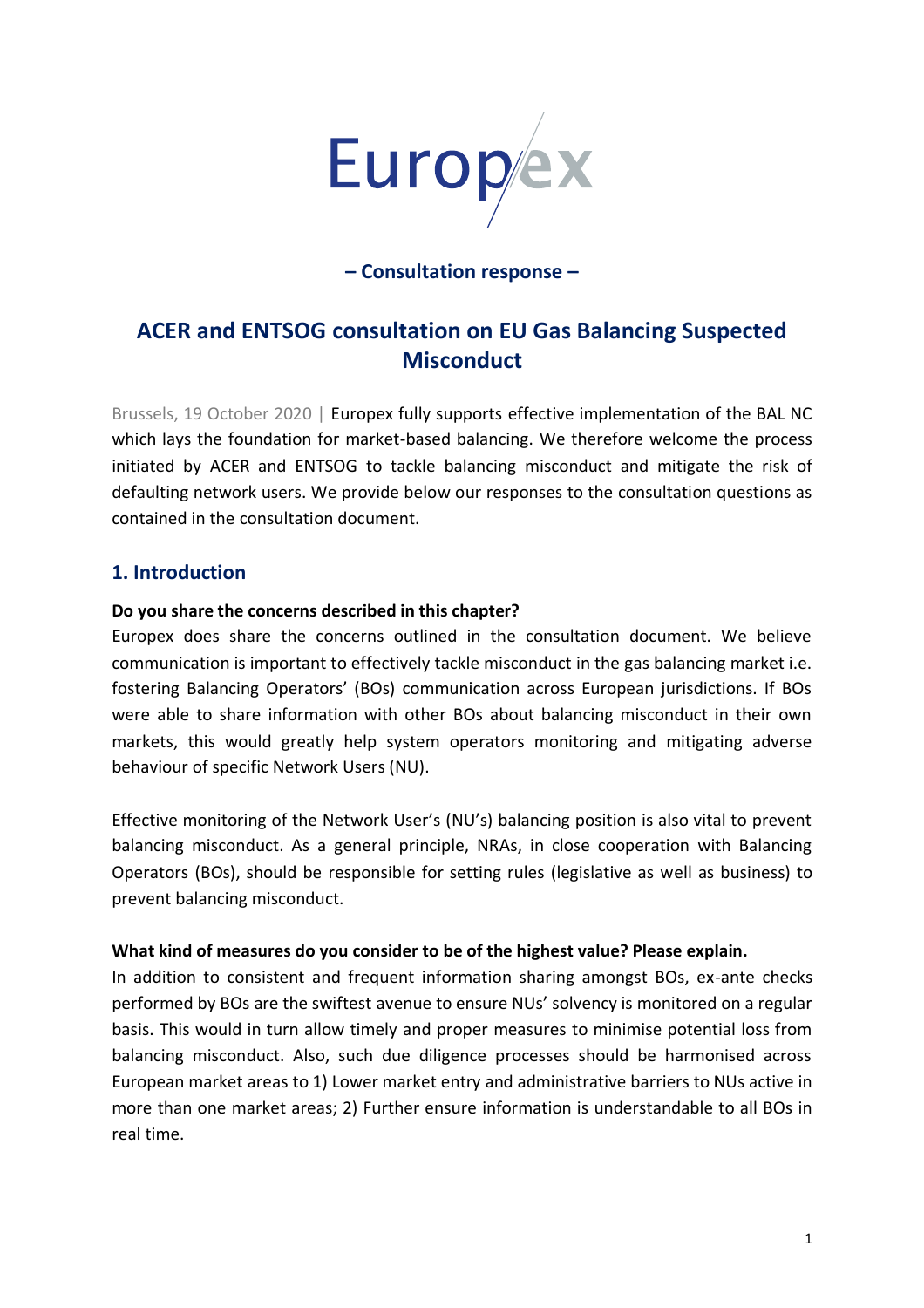Financial security safeguards (governed by national rules) are also an important measure. We agree they must be adequately robust to prevent balancing misconduct. The amount of the financial security safeguard should be proportionate to the liabilities/ potential exposure that are guaranteed and should also ensure the good functioning of the market. Up to 100 per cent coverage of the NU liability could be considered if appropriate in some circumstances, and feasible within the national framework. Whilst we acknowledge a variety of solutions may be needed to adapt to the specific characteristics of each market, financial securities in the form of a bank guarantee or a cash collateral are the most flexible in terms of timely settlement.

# **Do you agree with the proposed definition of balancing misconduct? Would you have additional comments for its improvement?**

In addition to the proposed aspects, the definition should be extended to recognise repetitive misbehaviour. We propose the following addition: "Balancing Misconduct" means 3. frequent and repetitive significant imbalance of a Network User´s balancing position […].

Explanation: The NU should balance its portfolio close to zero, meaning that the NU should procure gas for all its customers. Any misuse of balancing system for speculative purposes could be considered as balancing misconduct. However, we acknowledge the challenge in setting a suitable threshold to recognise this type of balancing misconduct. Usually it takes some time to recognise such misconduct, and it is good practice to give some time for the NU to recover.

# **Do you see any risks of implementing the proposed measures? If so, please describe them.**  When implementing ex-ante checks, it is important that these checks do not impede NUs from trading on markets in which they are solvent. For instance, a NU, who may be insolvent in market A according to national legislation, could still be able to trade in market B if compliant with the latter market's legislation. If indeed the NU is still solvent according to market B's legislation, the BO in market B should not discriminate such NU on the basis of market A BO's assessment.

Ensuring a level playing field for market operators and clearing houses is also an important principle. The aim should be to avoid any distortion of competition resulting from the implementation of measures to tackle balancing misconduct, especially when it comes to local market design conditions which may affect trade firmness and liquidity, as well as costs of margining.

Concerning financial safeguards, some liabilities that are not necessarily foreseen could arise, resulting, for example, from consumption of the NU's portfolio (especially from non-daily metered offtakes) that is not predicted by the BO. Such liabilities should be as limited as far as possible, and the NU should not be allowed to exceed the agreed limit of financial security.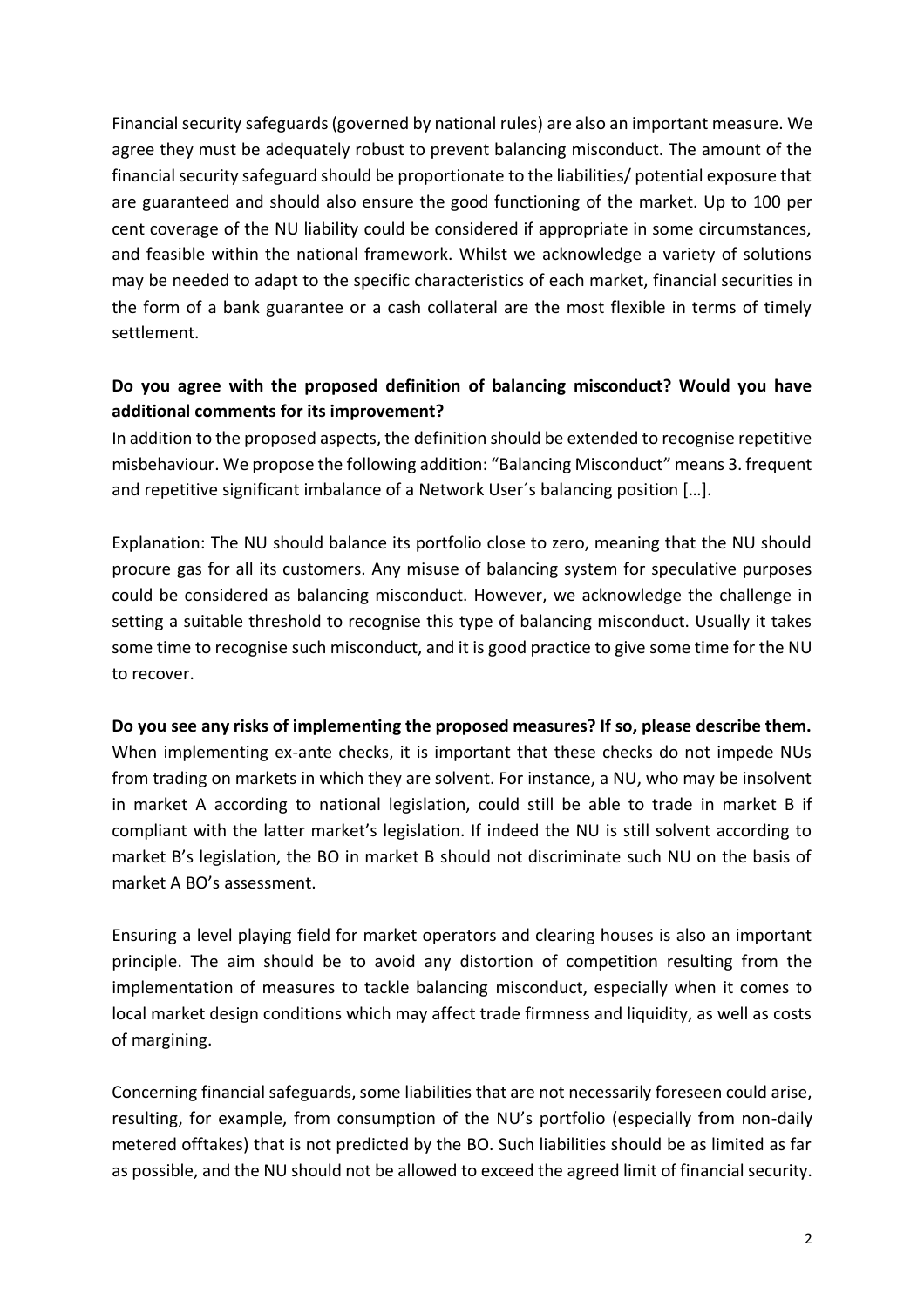# **2. Ex ante monitoring checks on balancing positions and creditworthiness**

# **Do you think that measures such as monitoring checks and credit risk management arrangements provide a satisfying level of implementation of Article 31 of the BAL NC and reasoning?**

Yes, we believe that monitoring checks and credit risk management arrangements do provide a satisfying level of implementation of Article 31 of the BAL NC and reasoning. If implemented properly, ex-ante checks should not impact the correct functioning of market and system operations. We also understand that daily checks are effective in identifying potential insolvency situations when they occur.

Ex-ante measures should be effective with certain lead time to allow trading venues and market participants to react accordingly. The firmness of transactions concluded before the implementation of such measures should be ensured at all time. Furthermore, NUs with a zero-risk profile like central counterparties should not be affected by ex-ante measures such as the provision of collaterals.

If the BO participates in the financial settlement as the central counterparty to NUs, the BO should take over the responsibility for proper and timely payments of all the NU's receivables. The BO's risks arising from this financial settlement should be covered by proper credit risk management arrangements.

As a general principle, financial security requirements should be applied on an equal treatment basis, and also take into account the credit rating of each NU. Bank guarantees should be issued by a bank that meets the condition of current long-term minimum rating.

## **3. Channels for cross-border exchange of information**

**What kind of information should be included in the template developed by ACER/ENTSOG in order to allow timely and effective sharing of information to prevent cases of balancing misconduct? What other major points would you like to share about chapter 3?**  We agree that the information shared should be based on objective criteria and guided by the definition of 'balancing misconduct', taking care that it is proportionate in a cross-border context. Intelligence shared between BOs should encompass all information that is useful to system operators to recognise signals of potential balancing misconduct, and then address potential insolvency occurrences among its NUs. It is also necessary to establish clear rules for identification of balancing misconduct to mitigate the risk of incorrect allegations against NUs that would then affect trading in other markets.

Additionally, Chapter 3.3.2 of the Consultation Document deals with recommendations for adjustments to contractual arrangements. Any adjustments need to be made clearly on the legal basis of the amended BAL NC.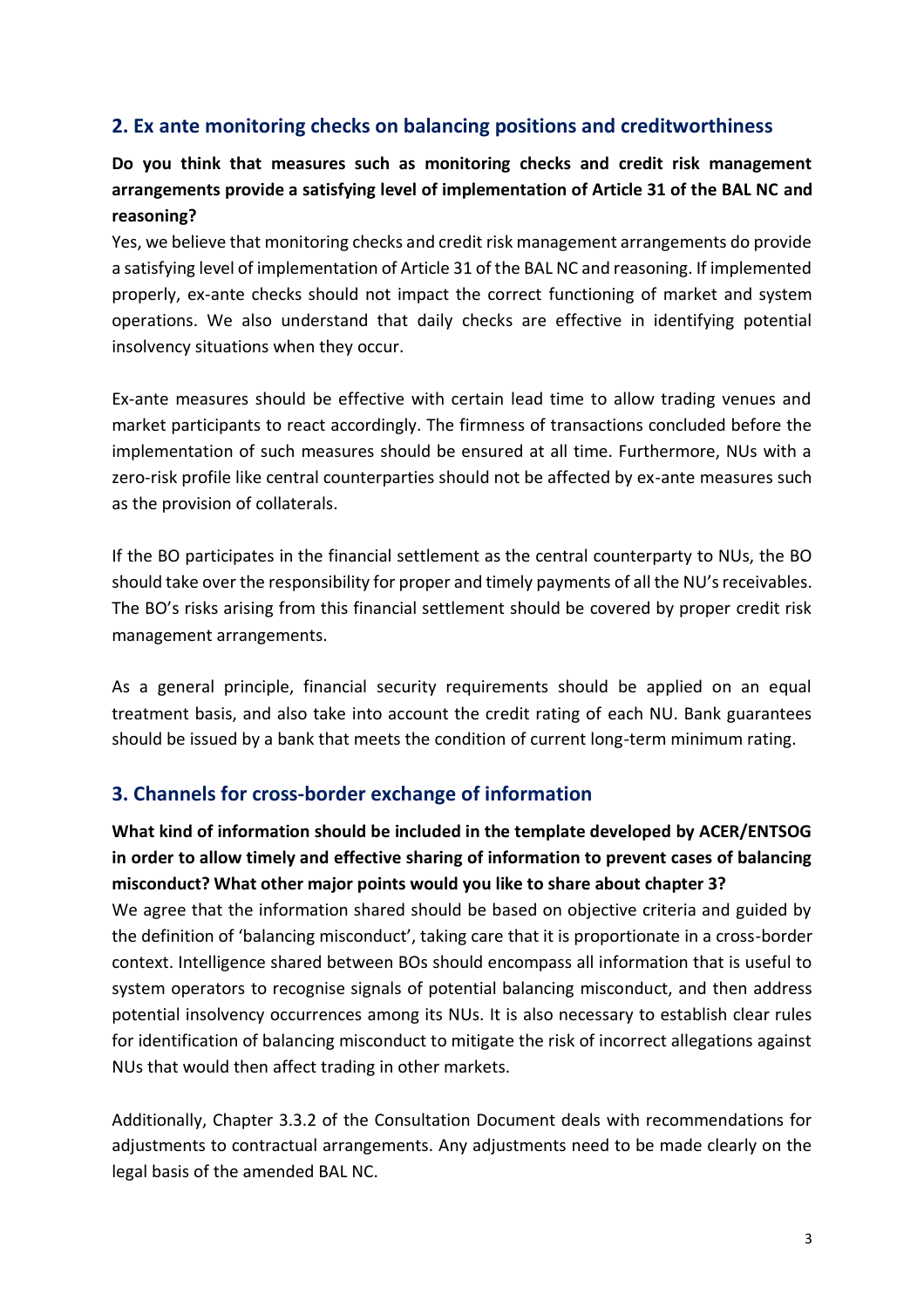# **4. Reactive measures against balancing misconduct**

**How would you improve the proposed amendments of Article 31 of the BAL NC that provide improved legal grounds to prevent and address cases of balancing misconduct, (taking into consideration the proportionality principle in terms of the interaction amongst the ex-ante and reactive measures)?** 

It is important that actions addressing cases of balancing misconduct should not harm the current market model, including market and clearing operations. Ex-post measures should not question trade firmness, especially regarding trades coming from an exchange.

Market operators and clearing houses should be guaranteed the possibility to process payments to NUs according to standard market and clearing procedures. National measures should not lead to distorted competition amongst trading platforms. The same information should be available to all of them and the same process should be applicable.

As outlined in the response to the questions above, ex-ante checks are the least invasive. These can help in both identifying situations of financial distress or potential insolvency threats in the balancing market and also address the latter in a timely manner. Ex-post measures should be considered as well in a proportionate manner with the suspension or termination of contract arrangements as measures of last resort and on exceptional circumstances. Ex-post measures should by no means replace ex-ante checks.

In order to take into account arrangements in which the BO is a different entity from the TSO, in Article 31(3), 'transmission system operator' should be replaced with 'balancing operator', which encompasses also the TSO where relevant.

# **5. Recovery of losses: neutrality principle for BOs**

## **Do you consider that the current provisions set by the BAL NC are sufficient to ensure the neutrality of the cash flow of balancing operators? If not, what should be improved?**

The harmonisation of rules on recovery of losses across jurisdictions is fundamental. It fosters a transparent and efficient balancing market and lowers market access barriers to the Single European Market. Also, communicating best practices in recovery of losses around Europe is important to show BOs' and other stakeholders' solutions to follow. Where needed these should be adapted to specific national contexts and challenges.

In zones in which the BO is a different entity from TSO, the BO usually bears the business risk of a NU's default. The BO is responsible for setting financial security to cover all the risks. In such cases, the neutrality principle is not in place to cover the losses. The same rules should be valid for zones where the BO is the same entity as the TSO. Then there is no need to cover losses arising from the default of any NU via the neutrality mechanism.

As mentioned earlier in the document, NUs with no trading activities and with a zero risk profile like central counterparties should be exempted from loss recovery mechanisms in general.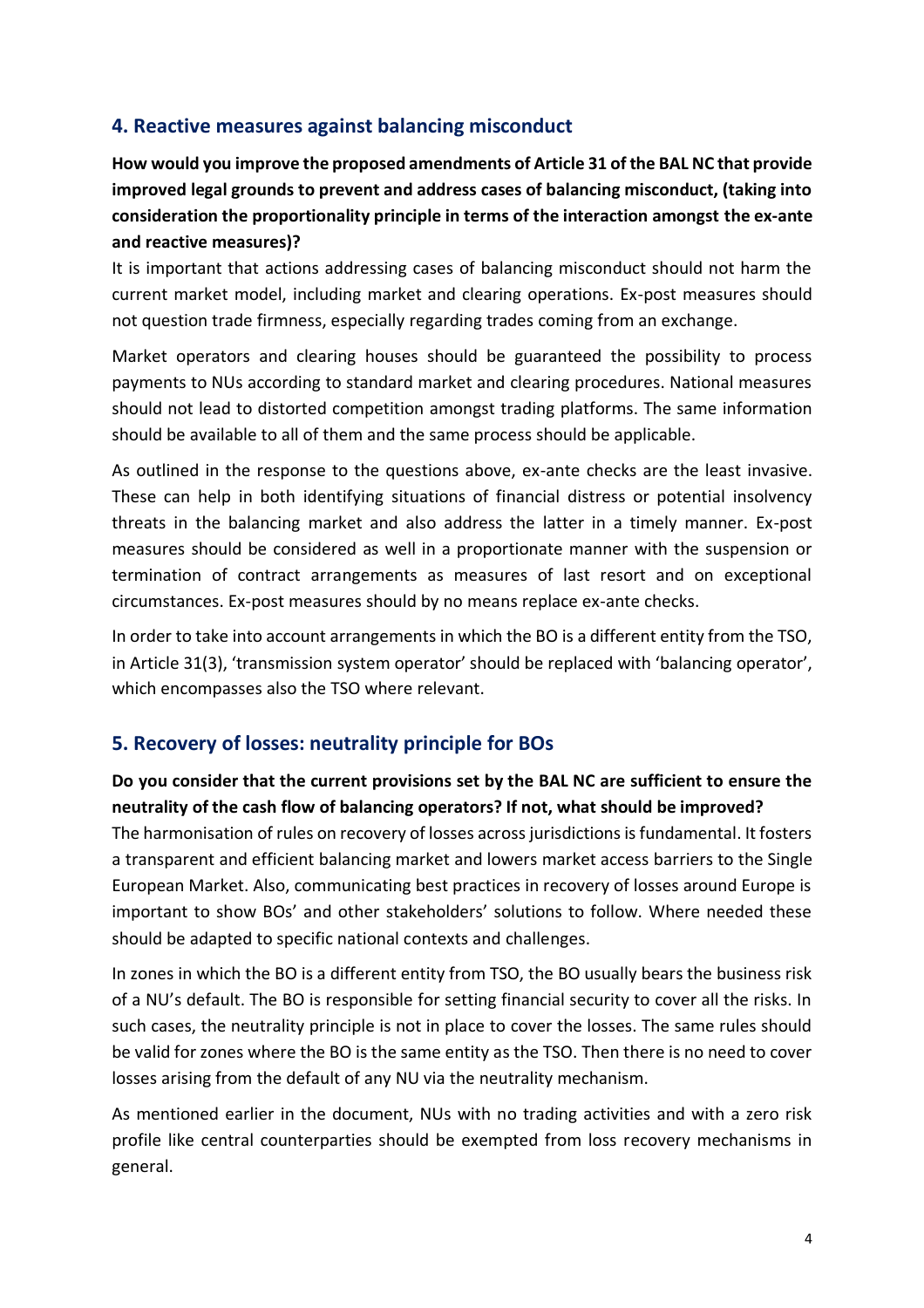# **Additional measures**

# **Are you in favour of establishing an EU wide registry of active network users as a tool to detect and prevent balancing misconduct in the EU gas market? Please provide a reasoning for your answer.**

A central platform is a more efficient tool to share information than bilateral communications between BOs. Such a platform would also enable tracking of historical information and the identification of trends important to address future potential threats. It's important that any list is updated without delay by the BOs (see below) and provides always a valid status about active network users.

However, such a system for registry and monitoring purposes should avoid to the extent possible any further administrative burdens placed on BOs and NUs. To this end, use of existing platforms and processes (e.g. REMIT) should be explored.

# **Which information is needed to establish that the network user is active in a balancing market?**

In our view, active means that the NU has all necessary contractual arrangements with the respective BO in place, i.e. the NU is able to register gas nominations or trade notifications, or ready to register gas nominations or trade notifications. For the purposes of registering the NU, similar conditions to those used in REMIT registration could be considered.

# **Who should have access to the registry? TSO, NRA, network users, market operators, others? Please provide a reasoning for your answer.**

The nature of the information to be featured in the registry should determine which stakeholders shall have access to it. For instance, confidential information about NUs should be treated with care and distributed only amongst relevant regulatory authorities and BOs. Non-confidential information should be available to the public. Please also see the above remark on the use of existing systems e.g. REMIT.

# **How frequent should the updates of the list be, given the nature of the balancing trading and potential misconduct? Please explain.**

Given the criticality of the information in case of a NU's financial distress or insolvency and the need to act without undue delay, updates should be made frequently, with potential daily or within-day occurrence.

# **Are you in favour of establishing an EU wide (balancing) blacklist of network users who have been involved in misconduct? Please provide a reasoning for your answer.**

If access to such list is limited to BOs, national regulators and ACER, it could be a useful tool to tackle misconduct. Any such list should however be kept confidential and in line with all existing regulations. Market infrastructure providers like exchanges and their clearing houses should also have access to such a list due to the role they play in securing functioning markets.